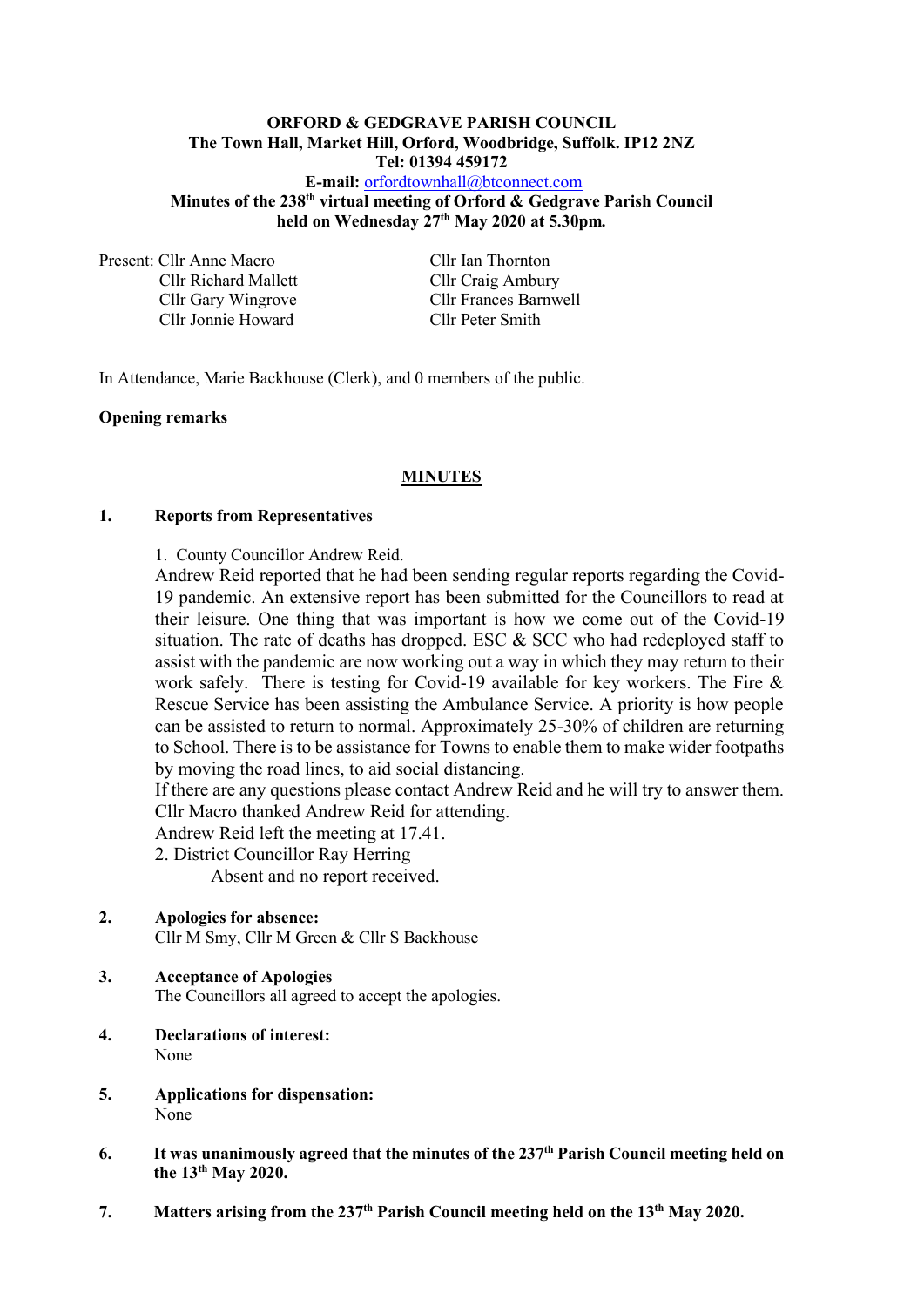Cllr Howard asked if there was any news regarding the tidying of the Friends Garage site. Cllr Macro reported that she had spoken to the owner of the Friends Garage site and he had assured her he would contact her with a suggestion, as yet there has been no further contact. Cllr Smith suggested that we wait a month and then contact the owner of the garage site again.

Cllr Macro reported that the new metal fence for the play area on the recreation ground should begin next month. There is to be an agreed amount of  $\text{\pounds}3,000$  paid in advance for materials.

# **8. Contributions by members of the public.**

None

## **9. Finance**

9.1 Insurance Renewal The Parish Council received 4 quotes for the insurance cover. Hiscox - £1,056.88 Ecclesiastical - £1,109.93 Pen Underwriting Ltd - £750.59 (annual policy) £715.56 (3 year long term agreement) Community Action Suffolk £523.60

Cllr Smith proposed that we accept the quote for insurance from Community Action Suffolk; this was seconded by Cllr Barnwell and agreed by all. **Clerk to contact Community Action Suffolk.**

## **10. Planning**

None

## **Other notifications:**

The Clerk informed the Councillors that the application for 114 Church Street had been refused.

## **11. Parish Council Business: -**

# **(1) Alde & Ore**

Cllr Barnwell reported that following a lengthy consultation with the Environment Agency, the East Suffolk Internal Drainage Board (ESIDB) has submitted the outline business case to request Government funding towards works at Aldeburgh, Iken and Snape. Apparently the ESIDB expect to hear the outcome from the Environment Agency in the autumn. Once feedback has been received, work can then commence on the second business case which enables the ESIDB to bid for funding for works covering Boyton, Butley, Chillesford, Gedgrave, Orford and Sudbourne,.

There is a virtual meeting to be held on the 11 June 2020, which everyone is welcome to join.

# **(2) Ice-cream tender**

The Clerk reported that emails had been received from the Ice-cream provider stating that they intended to work for 2 months this year starting in July, they would then pay half of their yearly fee.

Cllr Thornton asked why they were not trading at the moment. The lock-down was from the 23 March to 18 May.

Cllr Smith commented that at the moment there may not be much trade, but as the lock-down is eased it may increase. How are they intending to abide by the social distancing rule?

Cllr Macro reported that they are going to place cones/bollards distanced to allow the social distancing rule to be complied with.

Cllr Howard proposed that we allow a 25% reduction in the pitch fee for this year, this was seconded by Cllr Wingrove and agreed by all.

**Clerk to contact the Ice-cream provider.**